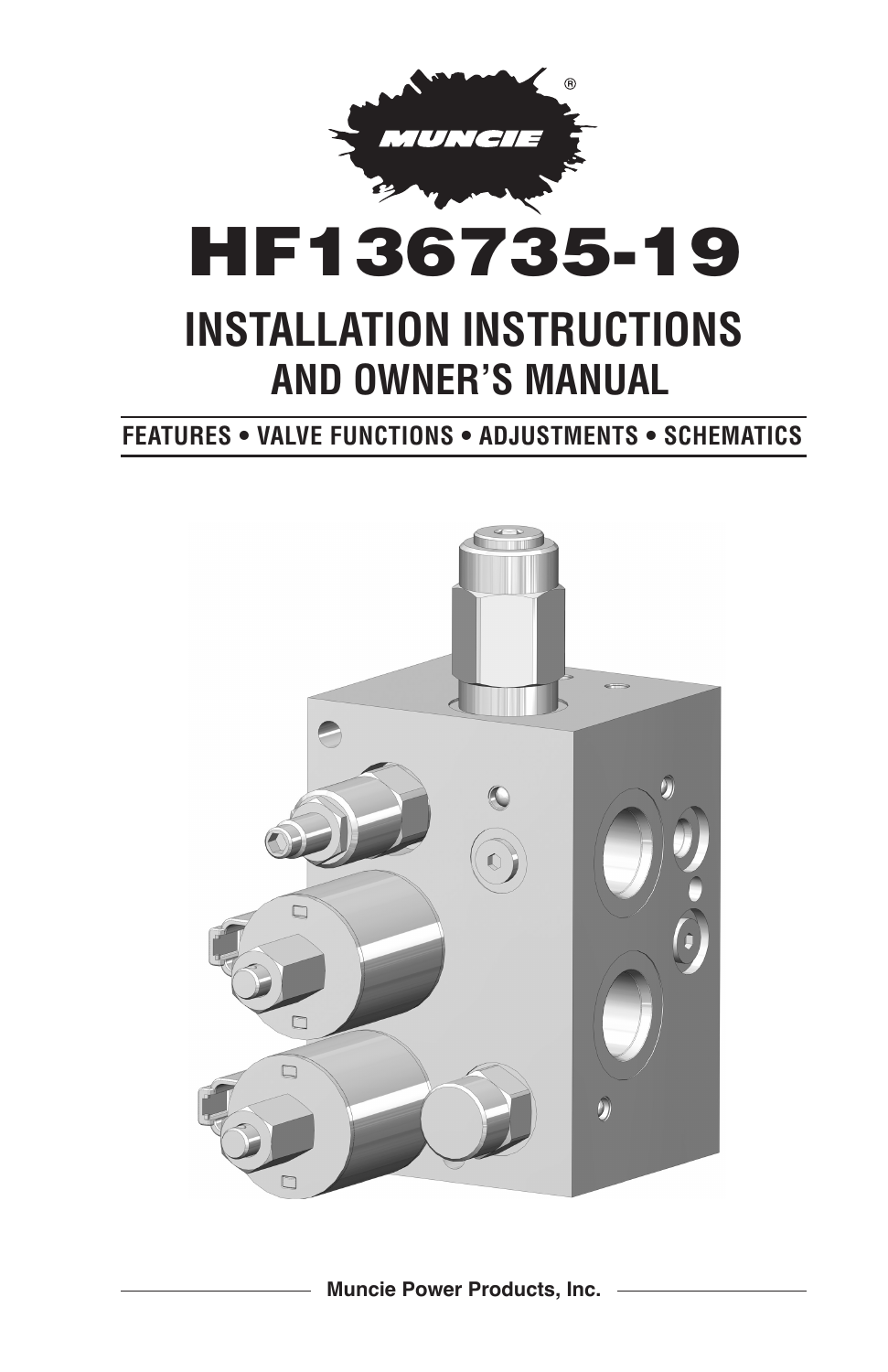# TABLE OF CONTENTS

## **DESCRIPTION PAGE**

| Cartridge Designations, Function, Part Numbers and Schematic  4 |  |
|-----------------------------------------------------------------|--|
|                                                                 |  |
|                                                                 |  |
| Converting Manifold from Open-Center to Load Sense 6            |  |
|                                                                 |  |
|                                                                 |  |

## FEATURES

DIRECT ACTING - PROPORTIONAL SOLENOID VALVES For consistent and predictable flow control. ADJUSTABLE MAIN RELIEF

## PRESSURE COMPENSATED

CONFIGURABLE FOR EITHER GEAR OR PISTON PUMPS MANUAL OVERRIDES

# SPECIFICATIONS

| Factory Setting (1800 PSI) |  |
|----------------------------|--|
|                            |  |
|                            |  |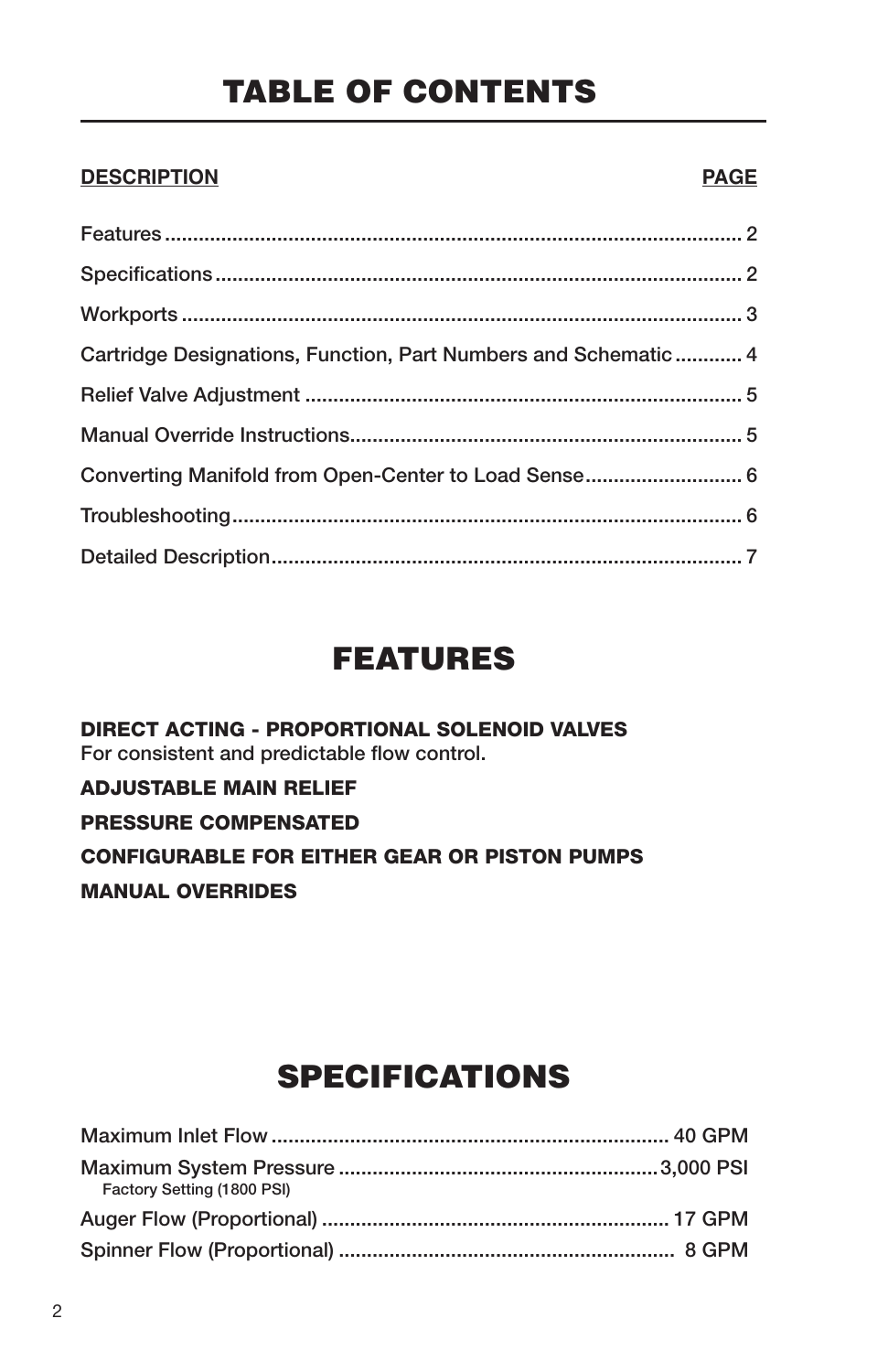# WORKPORTS





## HF136735-19

| <b>DESIGNATION</b> | <b>DESCRIPTION</b> | SIZE (SAE) |
|--------------------|--------------------|------------|
|                    | TANK               | 12         |
|                    | <b>PUMP</b>        | 12         |
| LS                 | <b>LOAD SENSE</b>  | 04         |
|                    | <b>AUGER</b>       | 12         |
|                    | <b>SPINNER</b>     | 08         |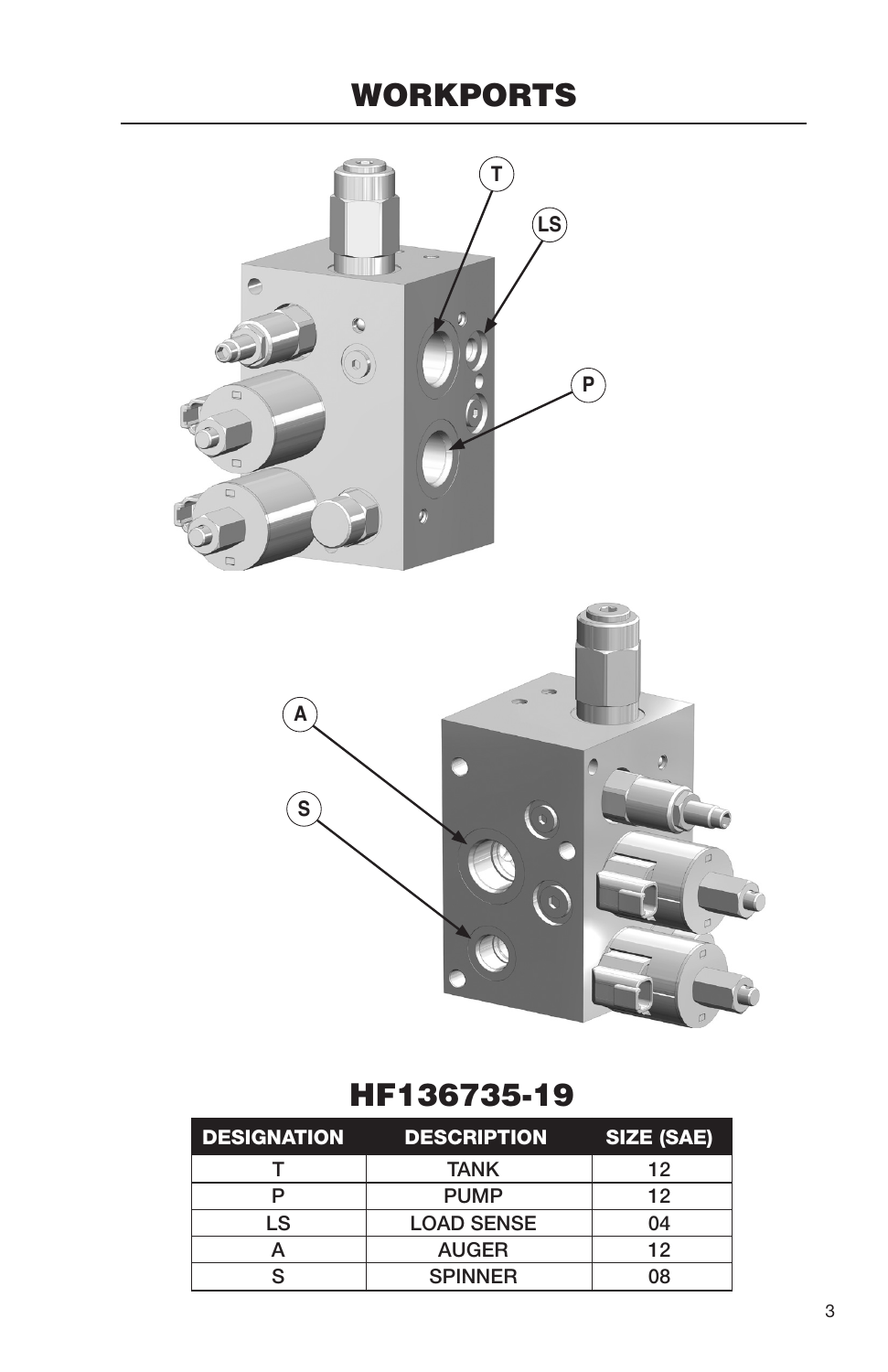## CARTRIDGE DESIGNATIONS PART NUMBERS AND SCHEMATIC





\* COIL P/N: NX4303712

| <b>DESIGNATION</b> | P/N                 | <b>FUNCTION</b>             |
|--------------------|---------------------|-----------------------------|
| EC <sub>1</sub>    | <b>NXEC10320N80</b> | <b>Pressure Compensator</b> |
| EPFR1              | NXEPFR52S35T0N160   | <b>Pump Unloader</b>        |
| LS <sub>1</sub>    | NXLS04B300N         | <b>Shuttle Cartridge</b>    |
| ORF <sub>1</sub>   | NX6101040           | <b>LS Orifice</b>           |
| ORF <sub>2</sub>   | NX6112000           | <b>Orifice Plug</b>         |
| RV <sub>1</sub>    | NXRV0820A0N3318     | <b>Main Relief</b>          |
| SP <sub>1</sub>    | NXSP1020M0N00       | <b>Spinner Flow Ctrl</b>    |
| SP <sub>2</sub>    | NXSP1020M0N00       | <b>Auger Flow Ctrl</b>      |

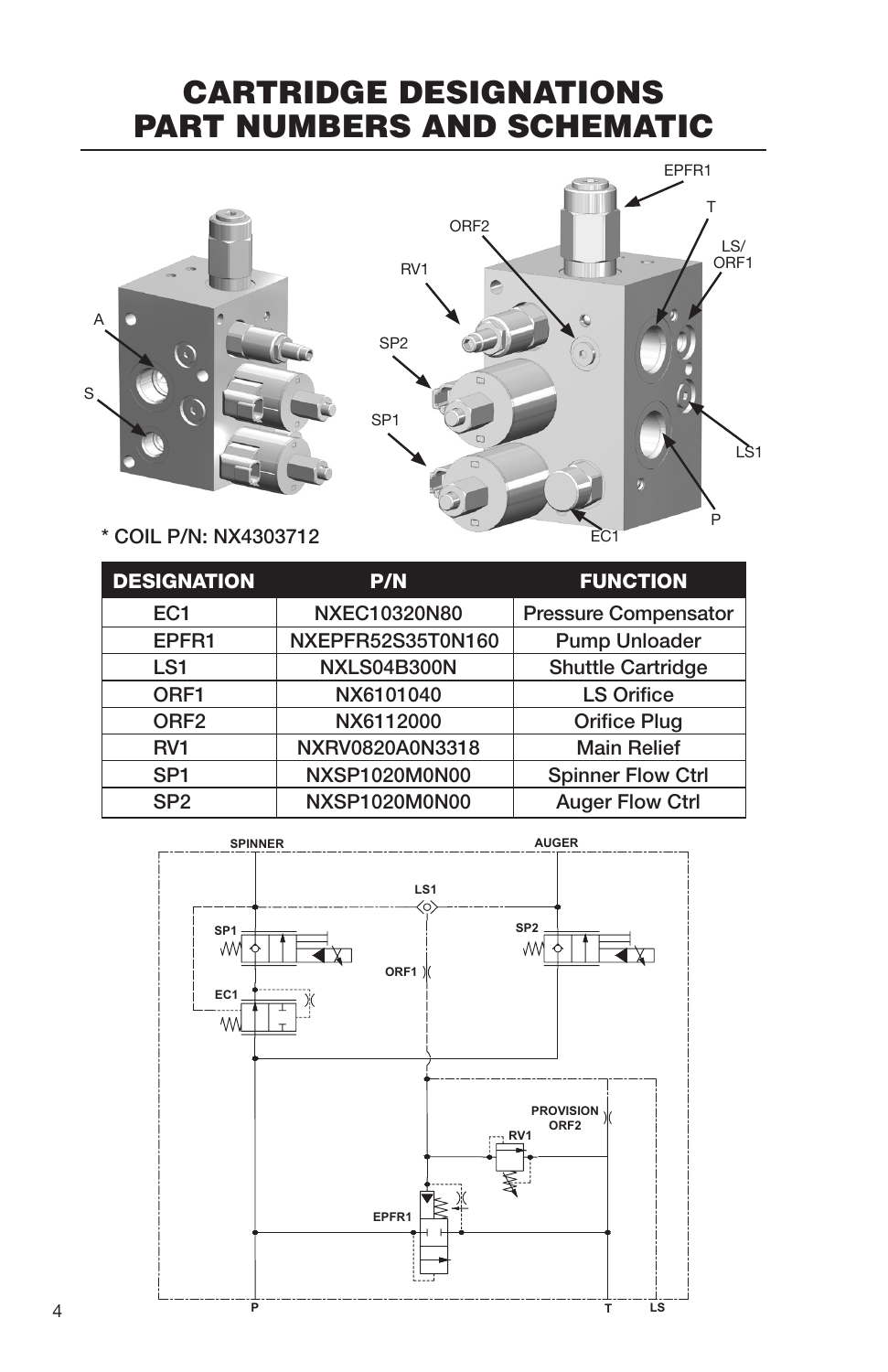# RELIEF VALVE ADJUSTMENTS

### Main System Relief (Factory Setting 1,800 PSI)

- 1. The tools required for adjusting the main relief setting includes: ¾" wrench and a ¼" Allen drive.
- 2. Tee a pressure gauge into the pump port (gauge greater than 3,000 PSI)
- 3. Loosen the lock nut while holding the Allen screw stationary.
- 4. Start the truck and deadhead flow at either the auger or spinner. (pressure will increase to the main relief setting)
- 5. While observing the pressure gauge, turn the Allen screw CCW to decrease pressure, and CW to increase pressure.
- \* DO NOT EXCEED 3,000 PSI
- 6. Once the desired pressure has been established, hold the Allen screw stationary and tighten the lock-nut.



# MANUAL OVERRIDE INSTRUCTIONS

- 1. To manually override SP1 or SP2: Push the red override down and turn CCW. (Up Position)
- 2. To disengage SP1 or SP2: Push the red override down and turn CW. (Down Position)

Normal Operation: Push down and turn CW

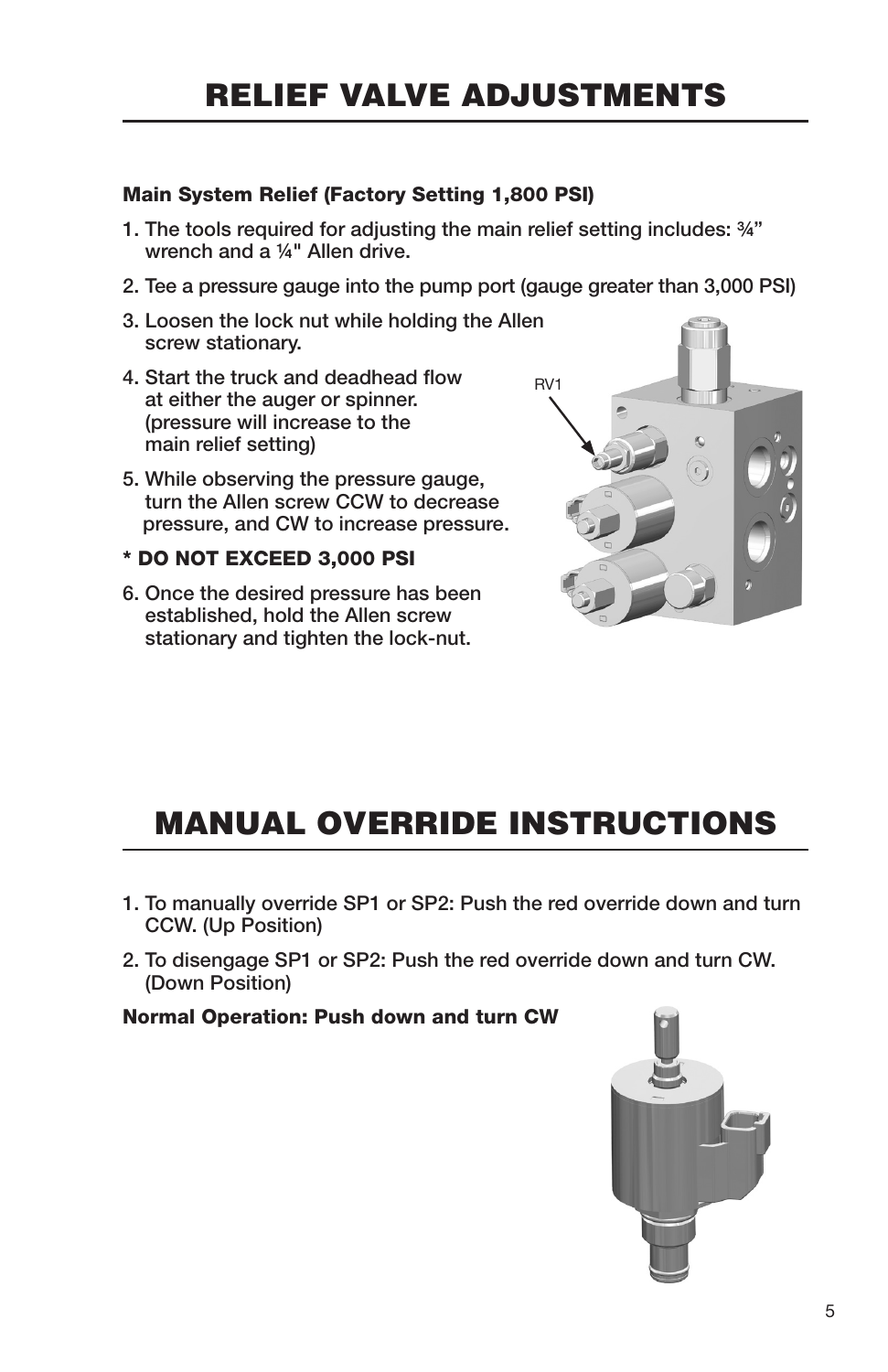# CONVERTING MANIFOLD FROM OPEN-CENTER TO LOAD SENSE

### Instructions:

- 1. Remove EPFR1 and replace with NXCP12-S30-N
- 2. Remove the ORF2 SAE plug.
- 3. Remove the set-screw that is sitting inside of the ORF2 cavity
- 4. Replace the setscrew with P/N: NX6112025
- 5. Reinstall the ORF2 SAE plug.
- 6. Locate the LS port on the manifold and route back to the variable displacement pump.



## Troubleshooting

| <b>SYMPTOM</b>                                                               | <b>SOLUTION</b>                                                                                 |
|------------------------------------------------------------------------------|-------------------------------------------------------------------------------------------------|
| • Either the auger or spinner<br>operate wide open.                          | • Check manual overrides of<br>SP1 or SP2 (Reference pg. 7<br>for manual override instructions) |
|                                                                              | • Remove SP1 or SP2 from<br>manifold and inspect cavity and<br>cartridge for contamination      |
| • Either the auger or spinner<br>are inoperative                             | • Inspect wiring and check<br>continuity of Deutsch connector<br>into solenoid receptacle       |
|                                                                              | • Verify that the flow is not bypassing<br>motor (loss of efficiency)                           |
|                                                                              | • Verify that the SP1 or SP2 are<br>magnetizing when energized                                  |
| · Both auger and spinner do<br>not operate                                   | • Remove EPFR from manifold<br>and inspect cavity and cartridge<br>for contamination.           |
|                                                                              | • Check RV1 for contamination                                                                   |
|                                                                              | • Verify that pump is<br>producing flow                                                         |
| • Manifold operates continuously<br>at main relief pressure<br>$(1,800$ PSI) | • Inspect plumbing – If applicable,<br>check quick disconnects.                                 |
|                                                                              | • Remove EPFR from manifold<br>and inspect cavity and cartridge<br>for contamination.           |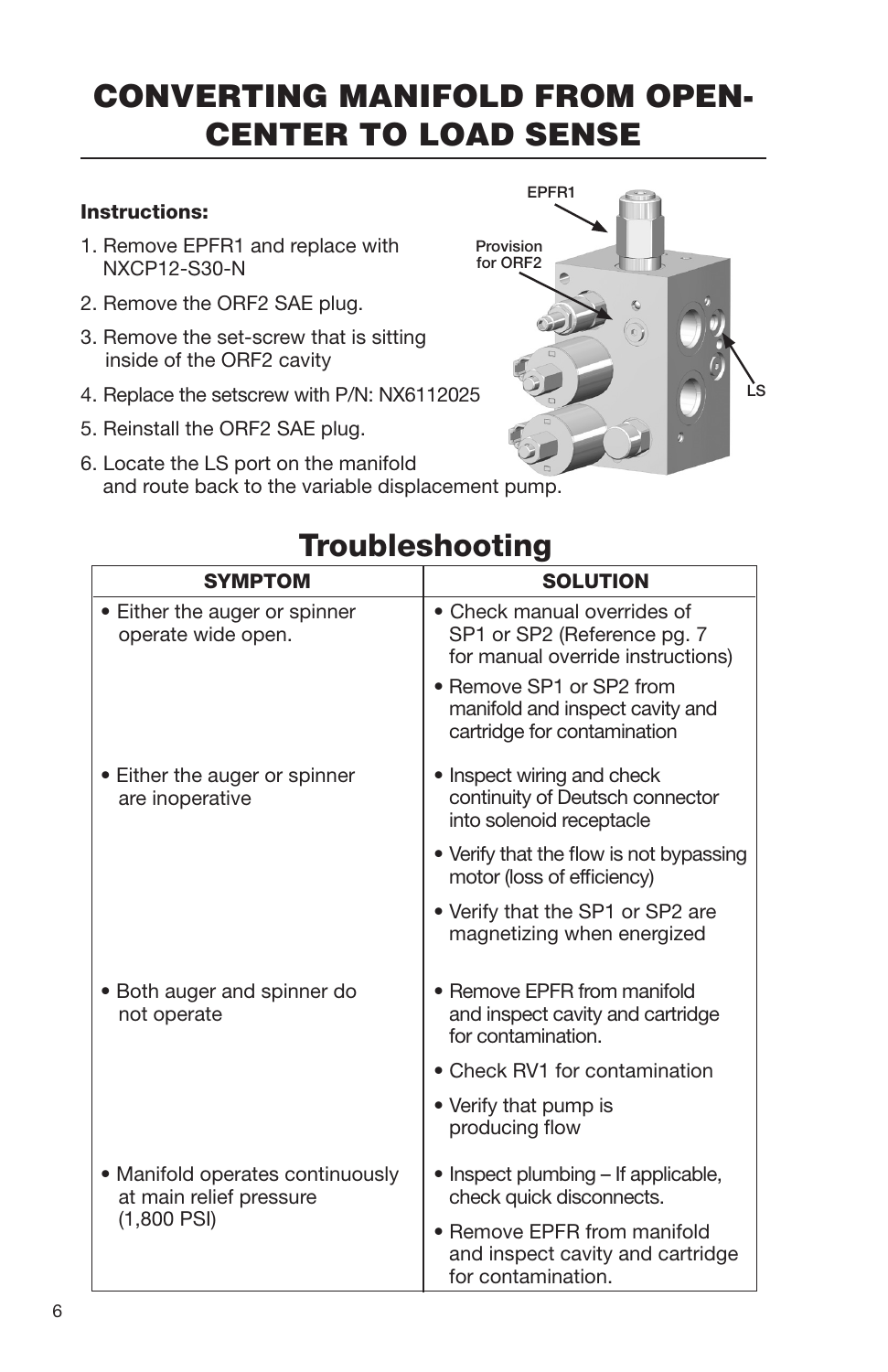## DETAILED DESCRIPTION OF HF68416-12

REFERENCE SCHEMATIC ON PG. 4

**EPFR1** – Pump bypass, pre-pressure compensation, and internal LS drain cartridge. EPFR1 is a normally closed – two position – two way – pilot operated cartridge. It can provide a low pressure path for pump flow to escape to tank. This is its primary function when no functions are operating.

The EPFR1 cartridge also establishes the differential or boost pressure of the system. The differential or boost pressure is a function of the spring tension of the EPFR1. The purpose of the differential or boost pressure is to increase the pump pressure over the load sense pressure.

When the EPFR1 has a load sense pressure applied, which is communicated from the LS1 (load sense shuttle) this will add to the pressure required for the EPFR1 to drain back to tank. For example, if the load sense pressure for a spreader motor is 1,000 PSI, this will be added to the (160 PSI +) spring bias pressure of EPFR1. Now EPFR1 cannot begin to open its path to tank until the pump pressure has achieved something slightly higher than 1,160 PSI. Pump pressure would equal 1,160 PSI or more, and the L.S. pressure would equal 1,000 PSI. In this way the system will always attempt to sustain a differential or boost pressure.

RV1 - Main system relief valve. RV1 is an adjustable relief cartridge that is used in conjunction with EPFR1 to limit the maximum pump pressure. RV1 is located in the pilot path (Spring Side) of EPFR1. It is preset from the factory at 1,800 PSI. This can be adjusted to a maximum setting of 3,600 PSI. Do Not Exceed 3,000 PSI. When RV1 opens, it drains the pilot (Spring Side) of EPFR1 at whatever pressure RV1 has been set. The pressure of the pump (bottom pilot of) EPFR1 will build slightly higher and force EPFR1 to begin opening, which provides a tank path for the pump.

**ORF1** – flow limiting orifice. ORF1 limits the amount of LS flow to a fraction of a gallon per minute back to the EPFR1 valve.

**SP1** – Spinner flow control valve. SP1 is a proportional solenoid flow control valve. In the nonenergized state is provides a blocked path between the pump flow and the spinner work port. When it is energized it provides an adjustable orifice opening to flow as a function of electric current to its solenoid coil. The range of flow control is 0-9 Gallons – per – minute.

SP2 – Auger / Conveyor flow control valve. SP2 is a proportional solenoid flow control valve. In the non-energized state it provides a blocked path between the pump flow and the auger / conveyor work port. When it is energized it provides an adjustable orifice opening to flow as a function of electric current to its solenoid coil. The range of flow control is  $0 - 17$  gallons – per – minute.

**LS1** – Load shuttle cartridge. LS1 is similar to two check valves set back to back. Its purpose is to communicate the load pressure of the highest spreader motor pressure back to the EPFR1.

EC1 – Spinner pressure compensator. EC1 limits flow and provides pressure compensation for the spinner flow control valve (SP1). The purpose is to create a constant pressure drop across the valve. The pressure compensator ensures consistent flow despite fluctuating pressures.